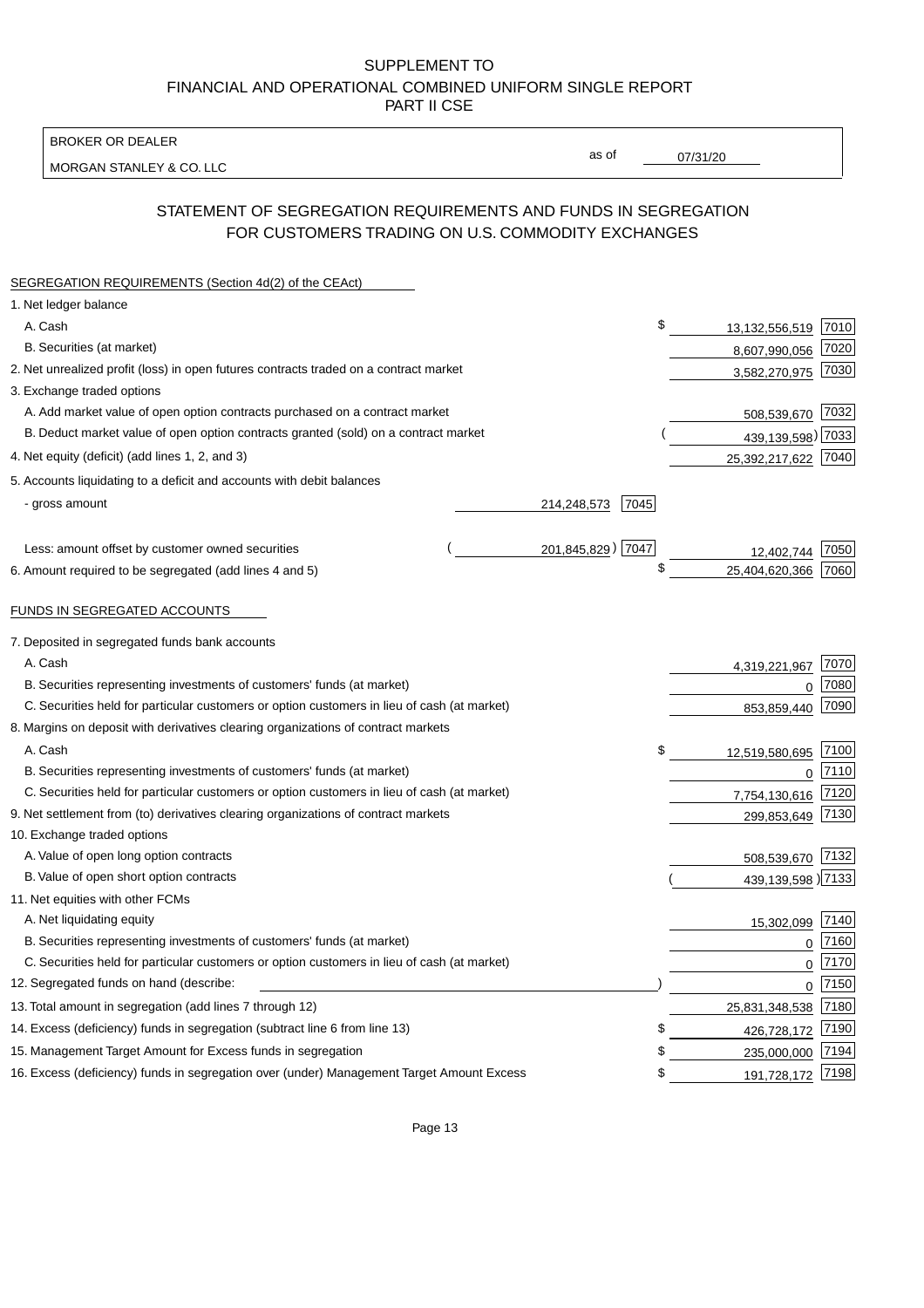$0$  7240

 $\begin{array}{c}\n\circ \\
\hline\n\end{array}$ 

| <b>BROKER OR DEALER</b>                           |                                                                                                          |                        |          |      |
|---------------------------------------------------|----------------------------------------------------------------------------------------------------------|------------------------|----------|------|
| MORGAN STANLEY & CO. LLC                          |                                                                                                          | as of                  | 07/31/20 |      |
|                                                   | STATEMENT OF SEGREGATION REQUIREMENTS AND FUNDS IN SEGREGATION<br>FOR CUSTOMERS' DEALER OPTIONS ACCOUNTS |                        |          |      |
| 1. Amount required to be segregated in accordance |                                                                                                          |                        |          |      |
| with Commission regulation 32.6                   |                                                                                                          | \$                     |          | 7200 |
| 2. Funds in segregated accounts                   |                                                                                                          |                        |          |      |
| A. Cash                                           | \$                                                                                                       | $0$  7210              |          |      |
| B. Securities (at market)                         |                                                                                                          | 7220<br>$\overline{0}$ |          |      |
| C. Total                                          |                                                                                                          |                        |          | 7230 |
|                                                   |                                                                                                          |                        |          |      |

3. Excess (deficiency) funds in segregation

(subtract line 2.C from line 1)

Page 14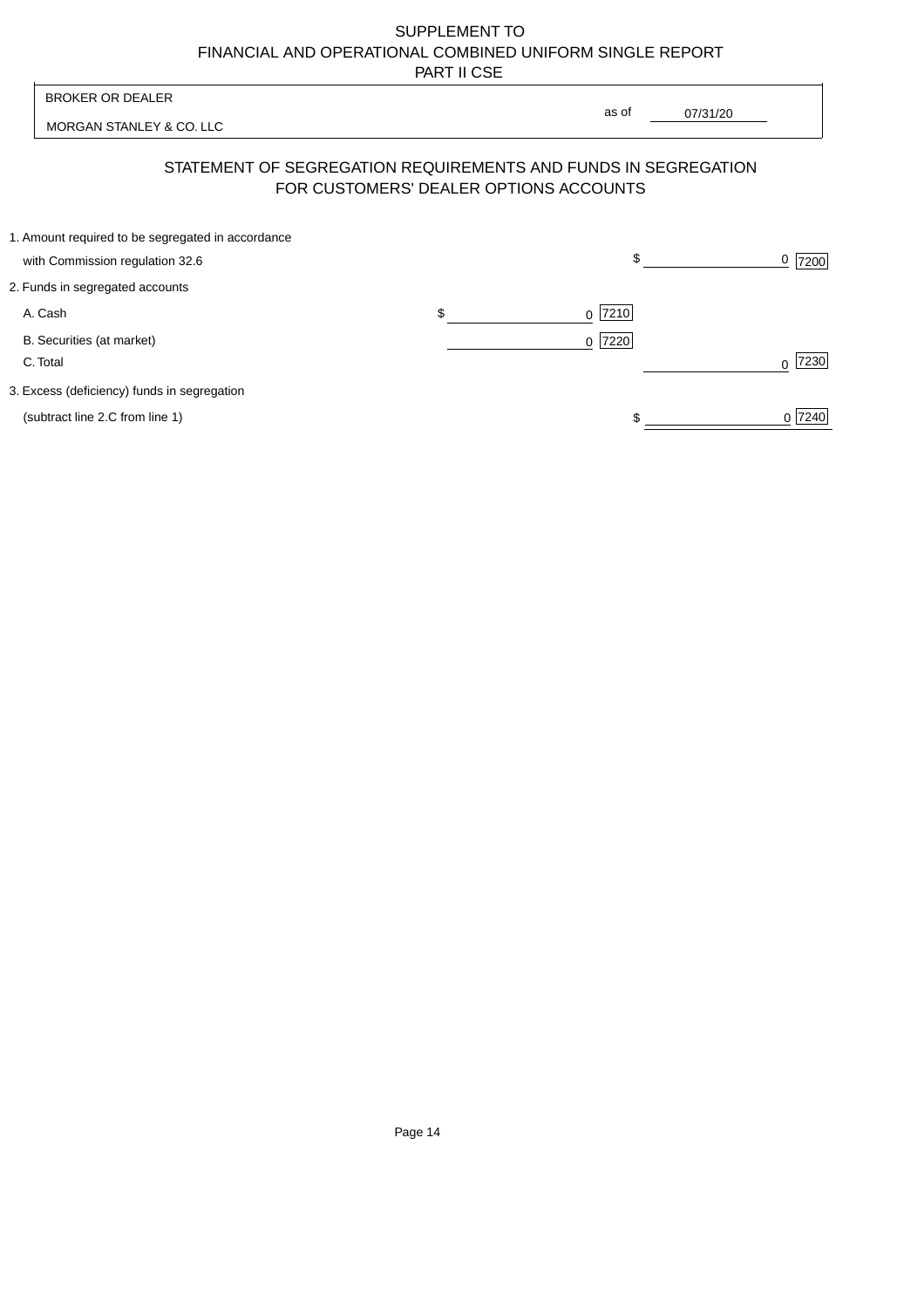PART II CSE

MORGAN STANLEY & CO. LLC and the contract of the contract of the contract of the contract of the contract of the contract of the contract of the contract of the contract of the contract of the contract of the contract of t BROKER OR DEALER

as of

### STATEMENT OF SECURED AMOUNTS AND FUNDS HELD IN SEPARATE ACCOUNTS PURSUANT TO COMMISSION REGULATION 30.7

#### FOREIGN FUTURES AND FOREIGN OPTIONS SECURED AMOUNTS

| Amount required to be set aside pursuant to law, rule or regulation of a foreign government<br>or a rule of a self-regulatory organization authorized thereunder |  |                     | \$            | O.            | 7305 |
|------------------------------------------------------------------------------------------------------------------------------------------------------------------|--|---------------------|---------------|---------------|------|
| 1. Net ledger balance - Foreign Futures and Foreign Option Trading - All Customers                                                                               |  |                     |               |               |      |
| A. Cash                                                                                                                                                          |  |                     | \$            | 4,283,136,933 | 7315 |
| B. Securities (at market)                                                                                                                                        |  |                     |               | 3,138,525,754 | 7317 |
| 2. Net unrealized profit (loss) in open futures contracts traded on a foreign board of trade                                                                     |  |                     |               | 386,671,891   | 7325 |
| 3. Exchange traded options                                                                                                                                       |  |                     |               |               |      |
| A. Market value of open option contracts purchased on a foreign board of trade                                                                                   |  |                     |               | 12,120,384    | 7335 |
| B. Market value of open contracts granted (sold) on a foreign board of trade                                                                                     |  |                     |               | (18,531,449)  | 7337 |
| 4. Net equity (deficit) (add lines 1.2. and 3.)                                                                                                                  |  |                     | \$            | 7,801,923,513 | 7345 |
| 5. Accounts liquidating to a deficit and accounts with                                                                                                           |  |                     |               |               |      |
| debit balances - gross amount                                                                                                                                    |  | 7351<br>128,019,117 |               |               |      |
| Less: amount offset by customer owned securities                                                                                                                 |  | 126,089,924) 7352   |               | 1,929,193     | 7354 |
| 6. Amount required to be set aside as the secured amount - Net Liquidating Equity Method (add lines 4 and 5)                                                     |  |                     | \$            | 7,803,852,706 | 7355 |
| 7. Greater of amount required to be set aside pursuant to foreign jurisdiction (above) or line 6.                                                                |  | \$                  | 7,803,852,706 | 7360          |      |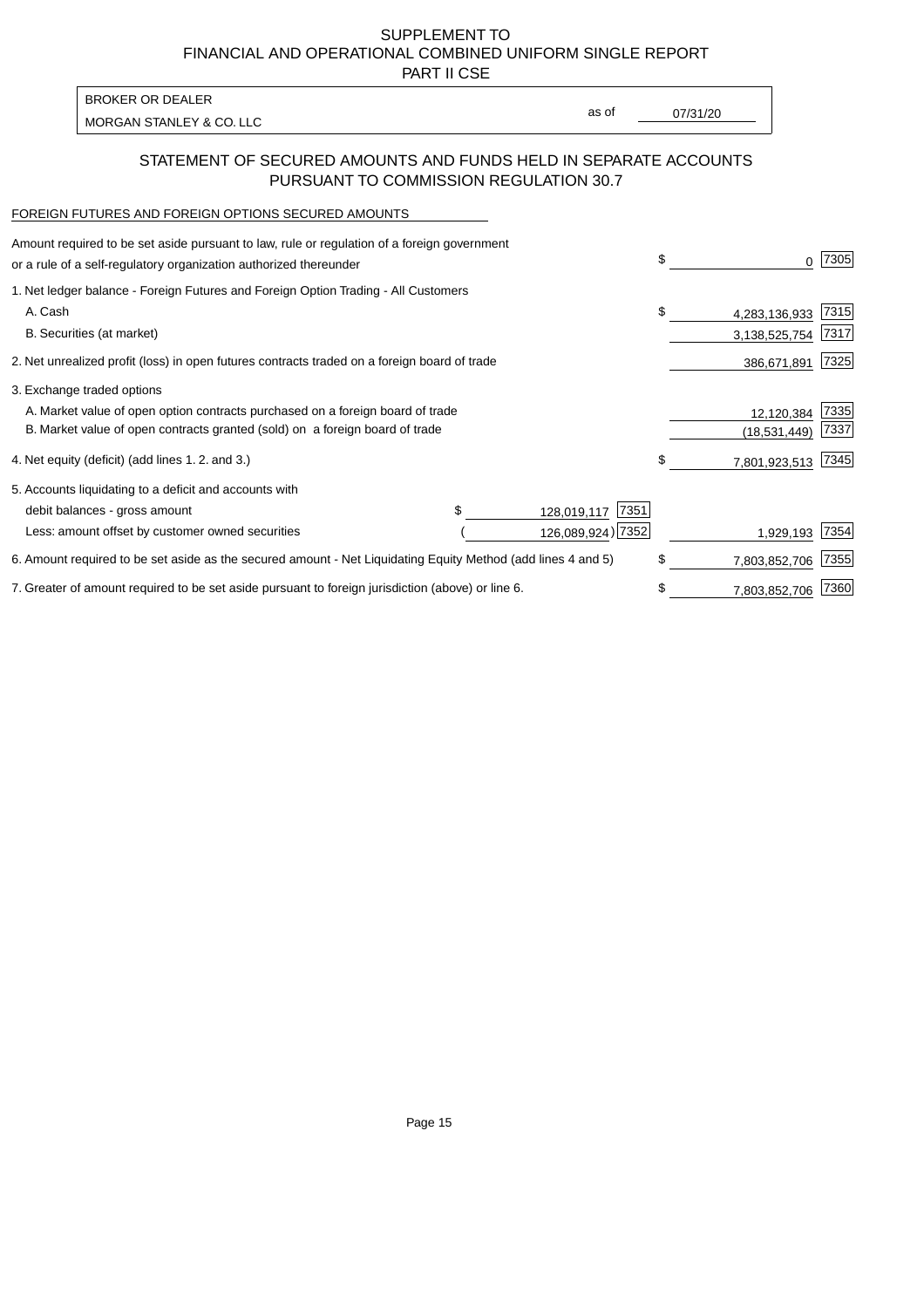BROKER OR DEALER

MORGAN STANLEY & CO. LLC

07/31/20 as of

# STATEMENT OF SECURED AMOUNTS AND FUNDS HELD IN SEPARATE ACCOUNTS PURSUANT TO COMMISSION REGULATION 30.7

#### FUNDS DEPOSITED IN SEPARATE REGULATION 30.7 ACCOUNTS

| 1. Cash in banks                                                                       |      |                                  |           |                    |
|----------------------------------------------------------------------------------------|------|----------------------------------|-----------|--------------------|
| A. Banks located in the United States                                                  | \$   | 663,703,205 7500                 |           |                    |
| B. Other banks qualified under Regulation 30.7                                         |      |                                  |           |                    |
| Name(s):                                                                               | 7510 | 579,525,023 7520 \$              |           | 1,243,228,228 7530 |
| 2. Securities                                                                          |      |                                  |           |                    |
| A. In safekeeping with banks located in the United States                              | \$   | 459,085,714 7540                 |           |                    |
| B. In safekeeping with other banks qualified under Regulation 30.7                     |      |                                  |           |                    |
| Name(s):                                                                               | 7550 |                                  | $0$ 7560  | 459,085,714 7570   |
| 3. Equities with registered futures commission merchants                               |      |                                  |           |                    |
| A. Cash                                                                                | \$   | 20,894,701                       | 7580      |                    |
| <b>B.</b> Securities                                                                   |      |                                  | $0$ 7590  |                    |
| C. Unrealized gain (loss) on open futures contracts                                    |      | 5,559,781                        | 7600      |                    |
| D. Value of long option contracts                                                      |      |                                  | $0$ 7610  |                    |
| E. Value of short option contracts                                                     |      |                                  | $0)$ 7615 | 26,454,482 7620    |
| 4. Amounts held by clearing organizations of foreign boards of trade                   |      |                                  |           |                    |
| Name(s):                                                                               | 7630 |                                  |           |                    |
| A. Cash                                                                                | \$   |                                  | 0 7640    |                    |
| <b>B.</b> Securities                                                                   |      |                                  | $0$ 7650  |                    |
| C. Amount due to (from) clearing organizations - daily variation                       |      | 0                                | 7660      |                    |
| D. Value of long option contracts                                                      |      |                                  | 0 7670    |                    |
| E. Value of short option contracts                                                     |      |                                  | $0)$ 7675 | 0 7680             |
| 5. Amounts held by members of foreign boards of trade                                  |      |                                  |           |                    |
| Name(s):                                                                               | 7690 |                                  |           |                    |
| A. Cash                                                                                | \$   | 3,251,109,294 7700               |           |                    |
| <b>B.</b> Securities                                                                   |      | 2,679,440,040 7710               |           |                    |
| C. Unrealized gain (loss) on open futures contracts                                    |      | 381,112,110 7720                 |           |                    |
| D. Value of long option contracts                                                      |      | 12,120,384 7730                  |           |                    |
| E. Value of short option contracts                                                     |      | $(18,531,449)$ <sup>1</sup> 7735 |           | 6,305,250,379 7740 |
| 6. Amounts with other depositories designated by a foreign board of trade              |      |                                  |           |                    |
| Name(s):                                                                               | 7750 |                                  |           | 0 7760             |
| 7. Segregated funds on hand (describe:                                                 |      |                                  |           | 0 7765             |
| 8. Total funds in separate section 30.7 accounts                                       |      |                                  |           | 8,034,018,803 7770 |
| 9. Excess (deficiency) set Aside Funds for Secured Amount (subtract Line 7 Secured     |      |                                  |           |                    |
| Statement page 15 from Line 8)                                                         |      |                                  | \$        | 230,166,097 7380   |
| 10. Management Target Amount for Excess funds in separate section 30.7 accounts        |      |                                  | \$        | 140,000,000 7780   |
| 11. Excess (deficiency) funds in separate 30.7 accounts over (under) Management Target |      |                                  | \$        | 90,166,097 7785    |
|                                                                                        |      |                                  |           |                    |